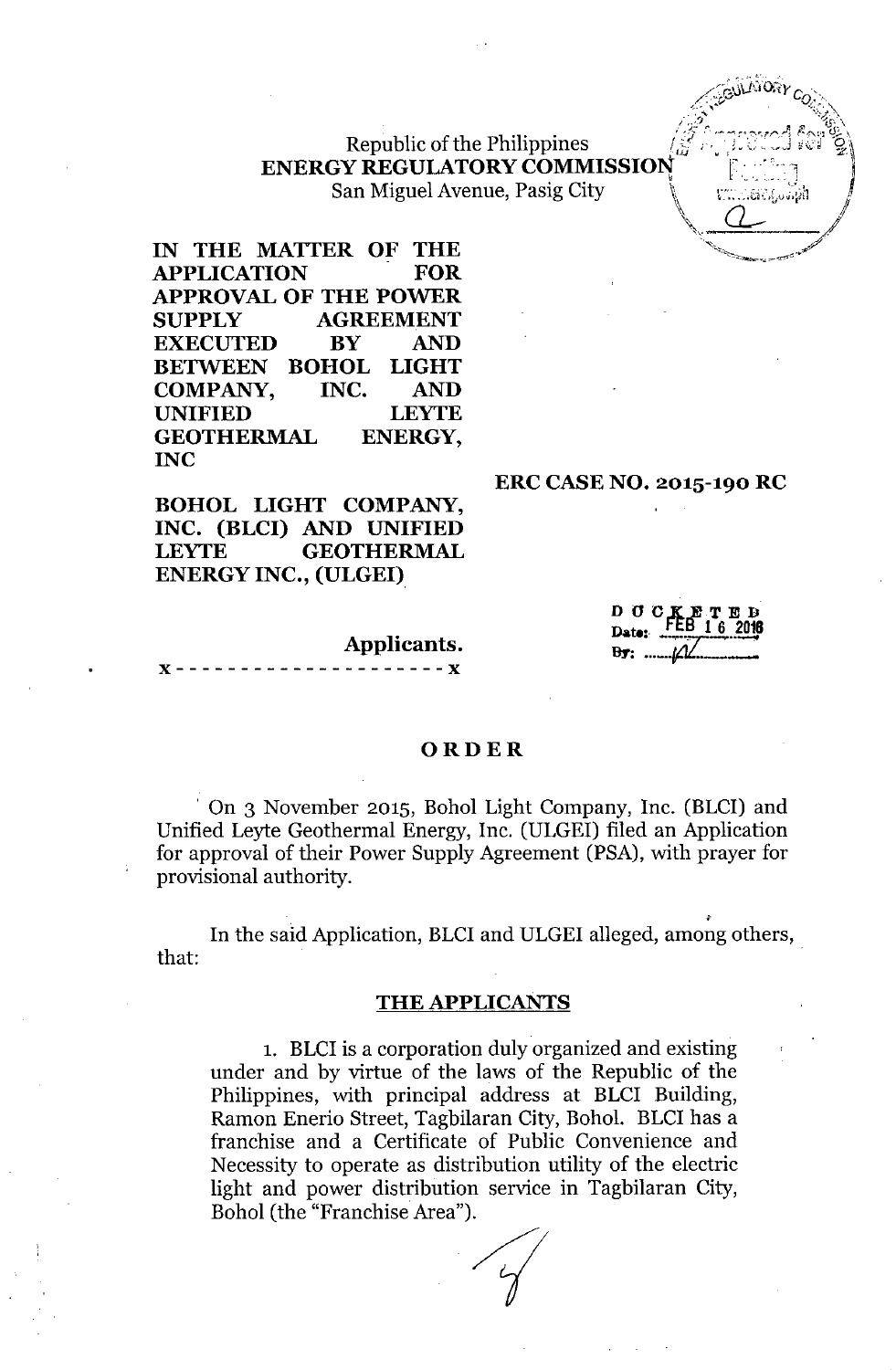2. ULGEI is a corporation duly organized and existing under the laws of the Republic of the Philippines with principal address at 38th Floor, One Corporate Center, Julia Vargas cor. Meralco Avenue, Ortigas Center, Pasig City, and it manifests the following:

2.1 ULGEI, as a generation company, falls within the ambit of Sections 6 and 29 of Republic Act No. 9136 or the Electric Power Industry Reform Act of 2001( "EPIRA").

2.2 While ULGEI is a co-applicant, it manifests that this joint Application shall neither modify, diminish or constitute as a waiver of ULGEI's rights nor expand its obligations and responsibilities as a generation company under the EPIRA.

2.3 ULGEI has joined in this Application as a coapplicant, as required by the Honorable Commission.

3. BLCI and ULGEI may be served with pleadings, papers, notices and other processes through respective counsels at the addresses indicated below.

### NATURE OF THE APPLICATION

4. Pursuant to Rule 20 (B) of the Energy Regulatory Commission's Rules of Practice and Procedure ("ERC Rules"), and other pertinent rules and regulations, this Application is submitted to this Honorable Commission for its due consideration and approval of the Power Supply Agreement executed by and between BLCI and ULGEI.

#### STATEMENT OF THE FACTS

5. BLCI had a Contract for the Supply of Electric Energy ("CSEE") with NPC/PSALM, which expired on August 25, 2015.

6. In order to ensure sufficiency of supply in its Franchise Area with the expiration of its CSEE and the appointment of the IPP Administrators for the strips of energy of the Unified Leyte Geothermal Power Plant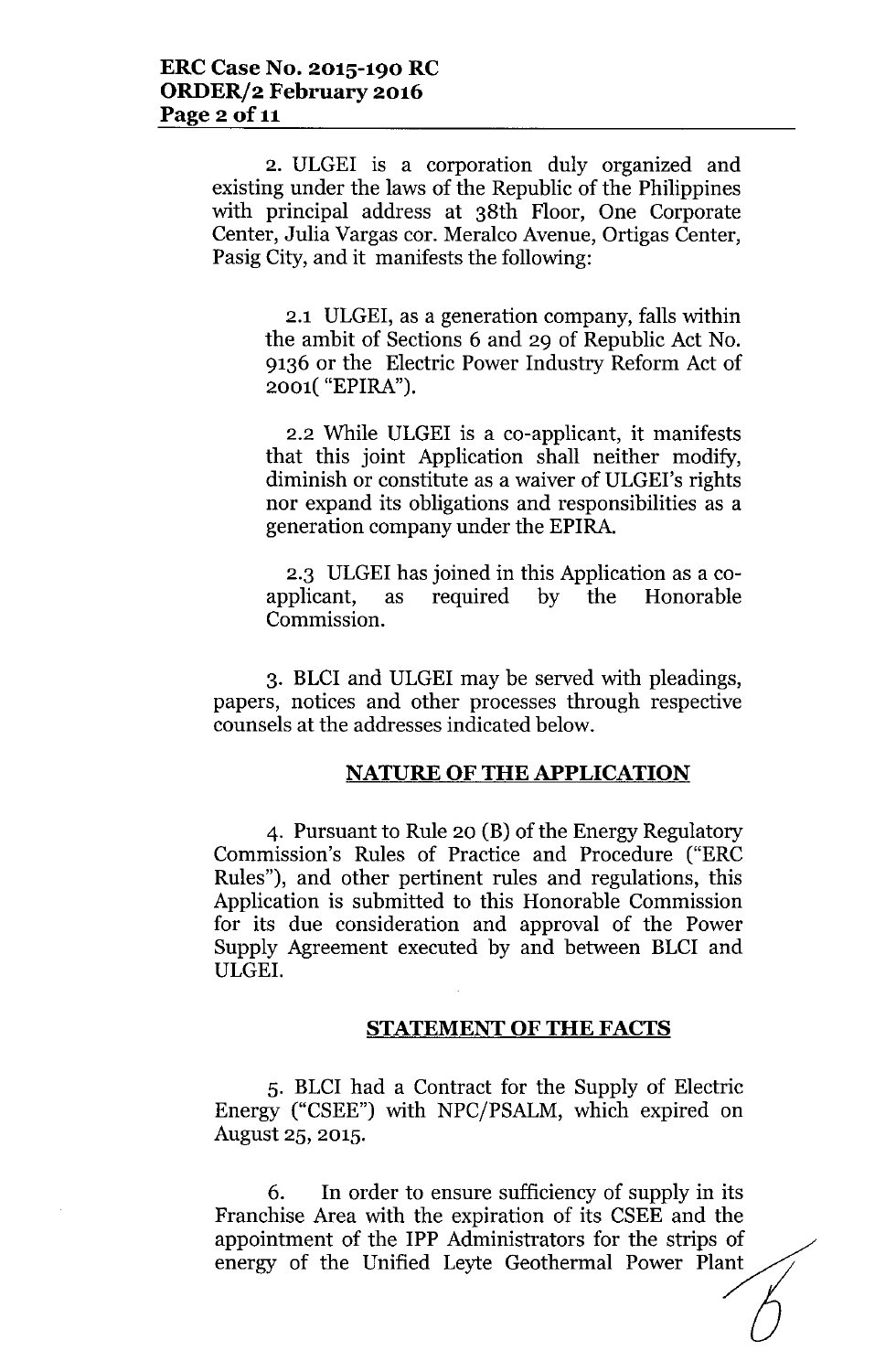(ULGPP), BLCI started soliciting offers in January 2015, from eight (8) Power Suppliers, namely: AES Philippines, Inc., East Asia Utilities, KEPCO-SPC Power Corporation, Good Friends Hydro Resources Corporation, Panay Energy Development Corporation, GN Power, Energy Development Corporation, and ULGEL

7. BLCI received offers from six (6) suppliers. The other two suppliers had no capacity to offer, since AES Philippines, Inc. supply capacity will be available only in 2019, while East Asia Utilities only supplies to their immediate customer.

8. BLCI verified and evaluated all the offers to determine the most competitive and advantageous offer for BLCL ULGEI was found to have submitted the best power supply offer that would be favorable for BLCI's consumers.

9. On August 7, 2015, BLCI and ULGEI entered into a Power Supply Agreement ("PSA"), which is the subject of the instant Application, whereby ULGEI agreed to supply to BLCI the monthly energy quantities specified in the PSA's Schedule of Maximum Demand of 11MW for the term August 26, 2015 to August 25, 2021, and a Minimum Demand of 5.5MW for the same term, and BLCI agreed to take or pay the same.

10. In entering into the PSA, BLCI considered the urgency of its supply requirements in view of the expiration and non-extendibility of the CSEE on August 25, 2015. In addition, the fee payable for the ULGEI supply is among the lowest of the offers received from other prospective suppliers.

## ABSTRACT OF THE POWER SUPPLY **AGREEMENT AND OTHER RELEVANTINFORMATION**

**Salient Features of the PSA.** The PSA between BLCI and ULGEI contains the following salient terms and conditions: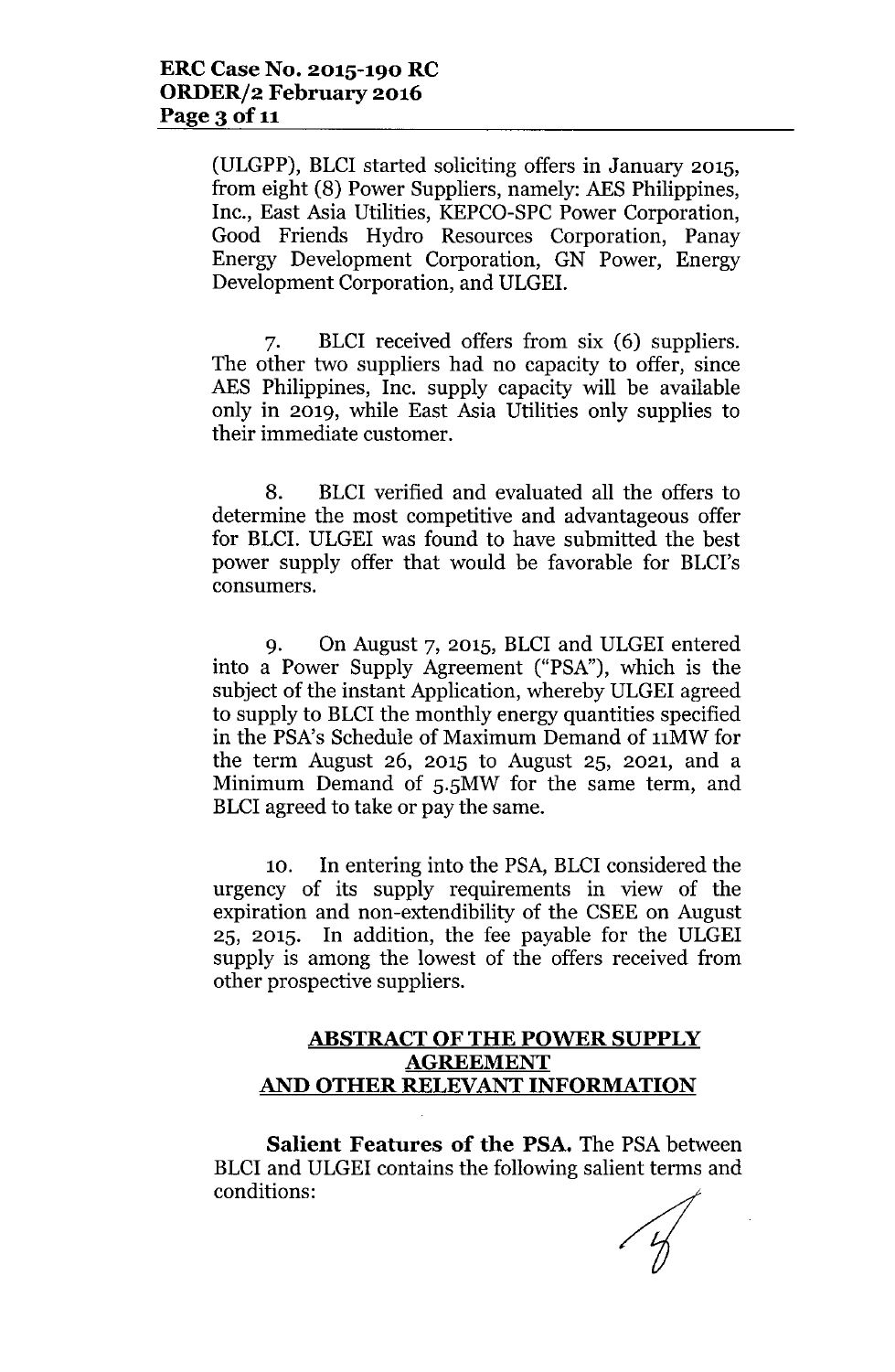11. **Term.** The PSA shall take effect immediately from Effective Date<sup>1</sup>. The obligation of ULGEI to deliver Contract Energy and of BLCI to purchase the same, shall commence on Effective Date and shall remain in force and effect for six (6) years after the Effective Date, unless sooner terminated in accordance with the PSA.2

11.1. The obligation of ULGEI with respect to the sale and delivery of the Contract Energy shall commence, when and upon: (a) all Governmental Authorizations which are required to have been obtained in connection with the execution, delivery and commencement of performance of the PSA shall have been obtained and be in full force and effect; (b) receipt by both Parties of the ERC Approval; and (c) the representations and warranties of ULGEI contained in the PSA shall be true and correct in all material respects on and as of Effective Date.3

11.2. **Contract Energy.** ULGEI shall supply and deliver the Monthly Contracted Energy, whether from the capacity of the Power Plant or other power plants owned or operated by any of ULGEI's Affiliates, WESM or other administrator, to BLCI to be delivered in accordance with the *Contract Energy Schedule<sup>4</sup>* specified under the PSA.

12. **Contract Price.** BLCI shall pay for the Contract Energy equivalent to the sum of the Generation Payment Rate and the Administration Fee where:

13. **The Generation Payment Rate** is determined by the load factor specified in Annex "A" of the PSA, according to the following formula:

 $FX_1$  ( $\circ$  202 *LCP*<sub>1</sub>  $\circ$  210<sup></sup>  $FCP_1$ )  $\circ$  00 $F$   $LCP_1$   $\circ$  00 $A$   $WPG_1$   $\circ$  00 $F$   $WPM_1$  $\frac{F}{F} = \frac{F}{T}$  (0.398 + 0.240  $\frac{F}{C}$  + 0.080  $\frac{F}{F}$  + 0.085  $\frac{F}{L}$  + 0.084  $\frac{F}{W}$  + 0.085  $\frac{F}{W}$   $\frac{F}{W}$  + 0.085  $\frac{F}{W}$   $\frac{F}{W}$  $+0.04792$ 

*Y*

 $<sup>1</sup>$  Section 1.1.16 PSA</sup>

 $2$  Section 3.1 PSA

<sup>3</sup> Section 3.3, PSA

<sup>4</sup> Annex C, PSA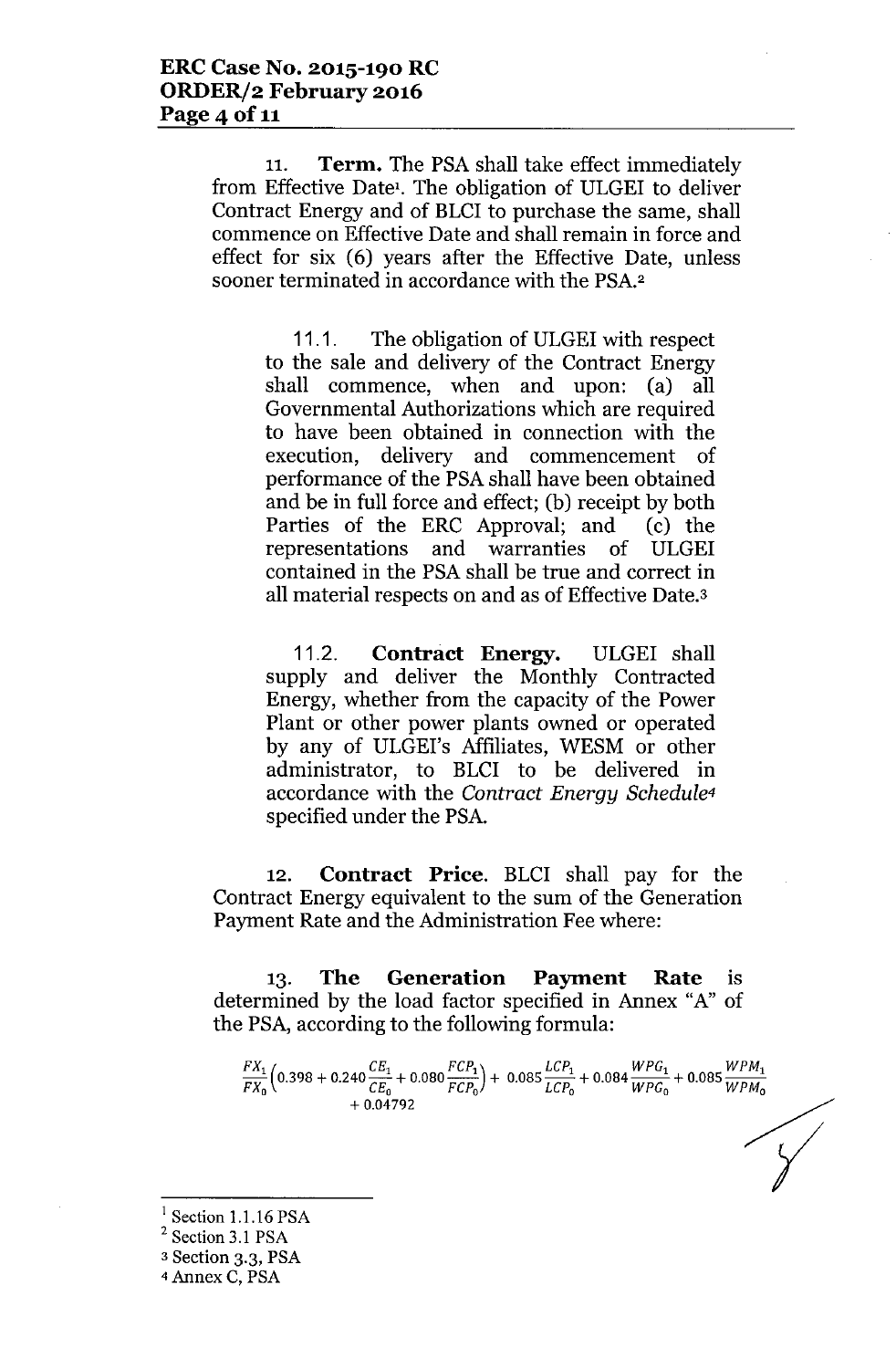The above formula shall be determined using the following indices, with base month of May 2013:

- a) The PhP(USD exchange rate published by the Bangko Sentral ng Pilipinas
- b) the US Price Index for Capital Equipment, line 63 bb, International Financial Statistics (2010=100)
- c) the US Consumer Price Index, All items, line 64, International Financial Statistics (2010=100)
- d) the Consumer Price Index for National Capital Region, All Items, (2006=100) as published by the National Statistics Office
- e) the Manufactured Goods Classified Chiefly by Materials Component of the General Wholesale Price Index for National Capital Region (1998=100) as published by the National Statistics **Office**
- f) Machinery and Transport Equipment component of the General Price Index for National Capital Region (1998=100) as published by the National Statistics Office

The Administration Fee is equivalent to PhPo.3200/kWh, subject to the annual escalation or de-escalation using the following index :

a) The CPI shall be the Philippine Consumer Price Index, (2006=100) as published by the National Statistics Office, or its succeeding entity, for the year.

### Sample Computation of the Basic Energy Charge ("BEC"):

Given:

Basic Energy Charge = Generation Payment Rate  $+$ Administration Fee

Where:

Generation Payment Rate = Rate x I

\nWhere: Rate = 
$$
4.8874 \, \text{P/kWh}
$$
 at 70% load factor,

\n $I = 105\%$ 

$$
Administration \t{Fe} = 0.32 \t{PhP/kWh}
$$

Then,

Generation Payment Rate = 4.8874 x 105%  $= 5.1318 \text{ PhP/kWh}$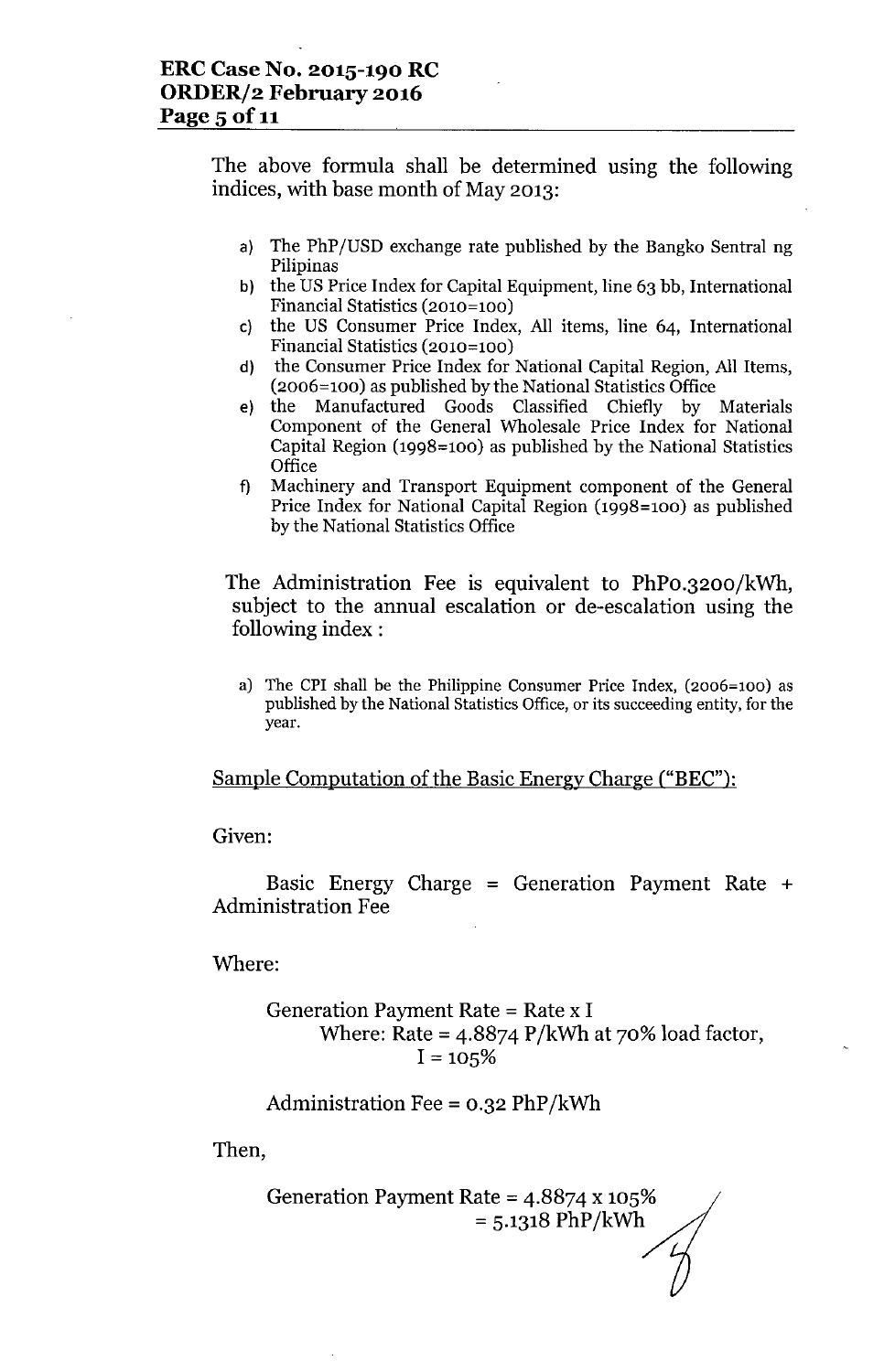VAT on Administration Fee = 0.32 x 112%  $= 0.3584$ 

$$
Basic Energy Charge = 5.1318 + 0.3584
$$

$$
= 5.4902 PhP/kWh
$$

Sample Computation of Adjustment to Administration Fee:

Adjusted Administration Fee<sub>n</sub> = Administration Fee<sub>n-1</sub> \* (A)

Where:

Administration  $\text{Fe}_{n-1}$  = Administration Fee for year  $\frac{1}{2}$  n minus 1 (in Peso per kWh)

 $A = CPI_{n-1}/CPI_{n-2}$ 

Where:

 $CPI_{Average(n-1)} = average CPI of year n minus 1, as$ published by the NSO

 $CPI_{Average(n-2)}$  =average CPI year n minus 2, as published by the NSO

| Year n                 | 2016                |  |
|------------------------|---------------------|--|
| <b>Previous Year</b>   |                     |  |
| <b>Administration</b>  |                     |  |
| Fee, Php/kWh           | 0.3200              |  |
| $\mathbf{CPI}_{n-1}$   | 144.2               |  |
| $\text{CPI}_{n-2}$     | 139.5               |  |
| <b>Adjusted</b>        |                     |  |
| <b>Administration</b>  |                     |  |
| Fee, Php/kWh           | 0.3308              |  |
| <b>Applicable to</b>   | January to December |  |
| <b>Billing Periods</b> | 2016                |  |

14. Penalty. Any invoice or debit memo not paid by BLCI on Due Date shall bear interest, calculated at an annual rate of five percent (5%) plus the PDST-R2 1M rate displayed on the Philippine Dealing and Exchange Corporation ("PDEX") Market Page, Bloomberg or the annual rate of five percent (5%) plus the PDST-R2 1M<br>rate displayed on the Philippine Dealing and Exchange<br>Corporation ("PDEX") Market Page, Bloomberg or the<br>PDEX website (or such successor electronic service<br>provider) com provider) computed from the Due Date.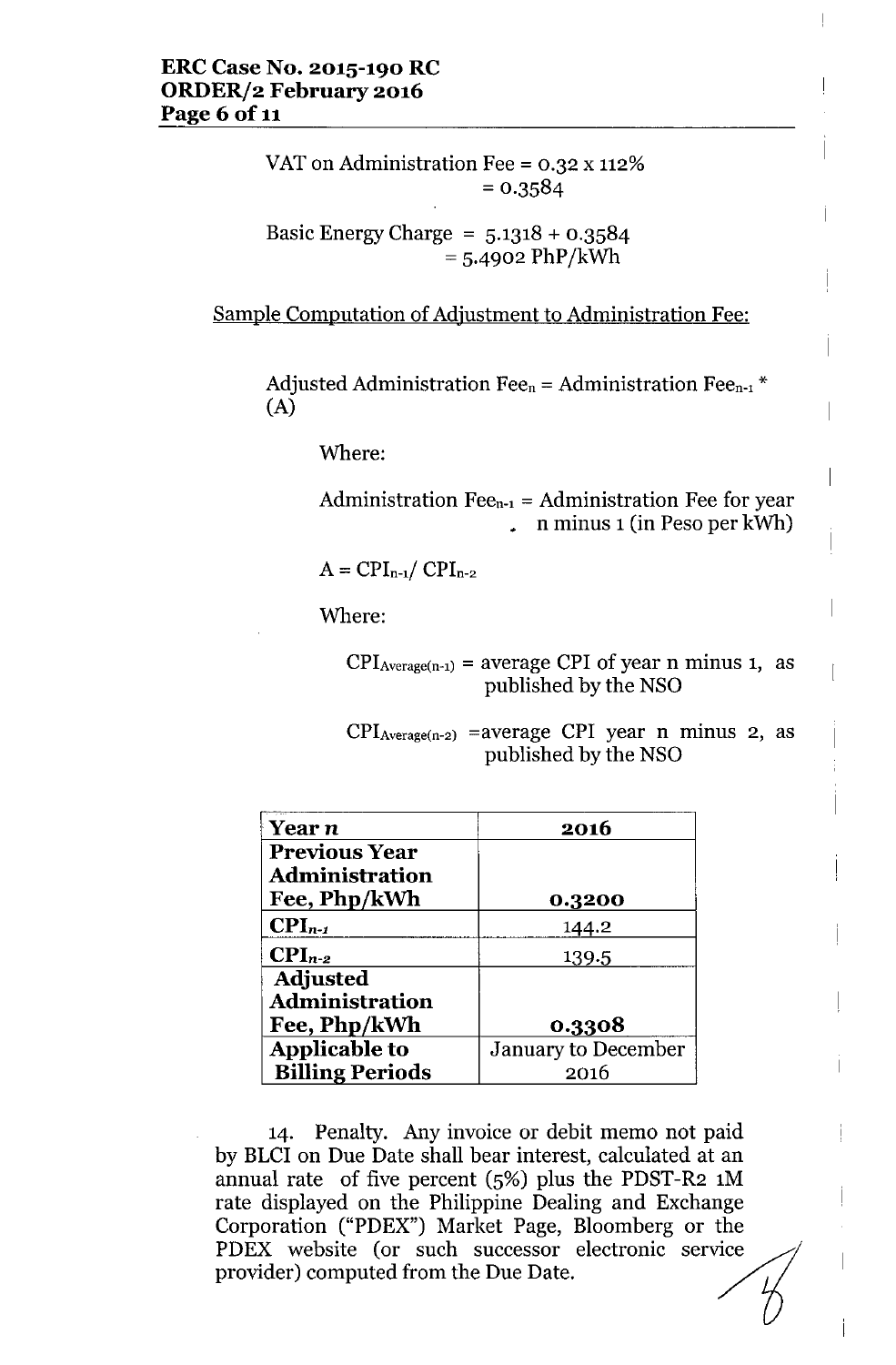15. In support of the instant Application and in compliance with Rule 20(B) of the ERC Rules, BLCI and ULGEI are submitting herewith the following documents as annexes to this Application:

| <b>Annex</b> | <b>Document</b>                           |  |  |
|--------------|-------------------------------------------|--|--|
| A            | Power Supply Agreement dated August 7,    |  |  |
|              | 2015 between BLCI and ULGEI               |  |  |
| B            | Securities and Exchange Commission        |  |  |
|              | Certificate of Registration of ULGEI      |  |  |
| C            | Articles of Incorporation of ULGEI        |  |  |
| D            | <b>General Information Sheet of ULGEI</b> |  |  |
| E            | Transmission Service Agreement between    |  |  |
|              | BLCI and the National Transmission        |  |  |
|              | Corporation.                              |  |  |
| F            | Distribution Development Plan (DDP) of    |  |  |
|              | <b>BLCI</b>                               |  |  |
| G            | Rate Impact Analysis                      |  |  |
| H            | <b>Executive Summary</b>                  |  |  |
|              | <b>BLCI Supply-Demand Scenario</b>        |  |  |
|              | Certificate of Effectivity                |  |  |

16. Rate Implication. An analysis was conducted to determine the impact of the implementation of the PSA on BLCI's generation costs, a copy of which is attached as Annex "G." The following table shows the expected rate impact in the event that BLCI procures power from ULGEI under the PSA:

| <b>Power Supplier</b>                     | W/NPC<br><b>PSALM</b> | W/ULGEI |
|-------------------------------------------|-----------------------|---------|
| <b>Blended Generation</b><br>Rate (P/kWh) | 4.8937                | 5.4430  |

17. The BEC was arrived at taking into consideration the prevailing supply-demand condition and competition in the market. The Generation Payment Rate was designed to provide the most competitive rate for its mid-merit to peaking requirements.

18. Generation Payment Rate was valued by the customer, given that other alternatives in the market translated to higher costs when utilized at lower load factors. Unlike coal and oil supply, Generation Payment

 $\overline{1}$ 

 $\mathbf{L}$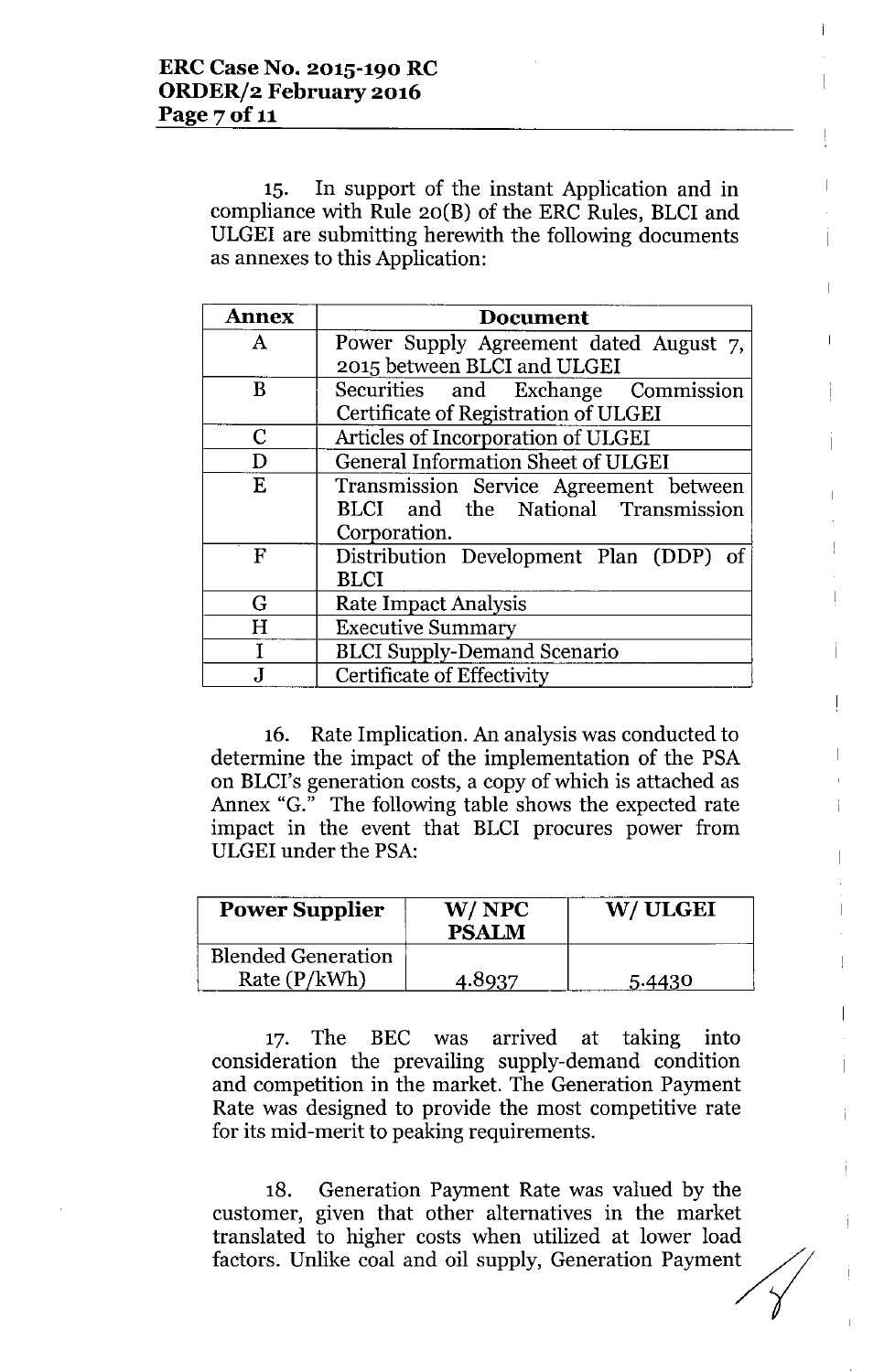Rate and Administration Fee adjustment formulas are more predictable and stable.

19. The Generation Payment Rate adjustment formula is merely pass-through in accordance with the administration agreement between PSALM and ULGEI, while the Administration Fee adjustment formula is to be adjusted annually only on the basis of Philippine CPI.

İ

 $\biggl\{$ 

 $\overline{\phantom{a}}$ 

 $\overline{\phantom{a}}$ 

20. In light of the expiration of the CSEE with NPC/PSALM on August 25, 2015, it is critical that the PSA between ULGEI and BLCI be implemented immediately to address any shortfall in supply to BLCI customers. Accordingly, there is a paramount necessity for the timely approval of this Application so that BLCI can immediately implement the PSA to ensure continuous and reliable electricity at reasonable prices in BLCI's Franchise Area.

#### **PRAYER**

WHEREFORE, it is most respectfully prayed that this Honorable Commission, after notice and hearing, approve the PSA and authorize the retroactive implementation from August 26, 2015 of the rates and rate structure as provided in the PSA.

Finding the said Application to be sufficient in form and in substance with the required fees having been paid, the same is hereby set for jurisdictional hearing, expository presentation, pre-trial conference and evidentiary hearing on 7 **June 2016 (Tuesday) at ten o'clock in the morning (10:00 A.M.) at BLCI Building, Ramon Enerio Street, Tagbilaran City, Bohol.**

BLCI and ULGEI are hereby directed to cause the publication of the attached Notice of Public Hearing, at their own expense, twice (2X) for two (2) successive weeks in two (2) newspapers of general circulation in the Philippines, with the date of the last publication to be made not later than ten (10) days before the date of the scheduled initial hearing. They are also directed to inform the customers within BLCI's franchise area, by any other means available and appropriate, of the filing of the instant Application, their reasons therefor, and of the scheduled hearing thereon.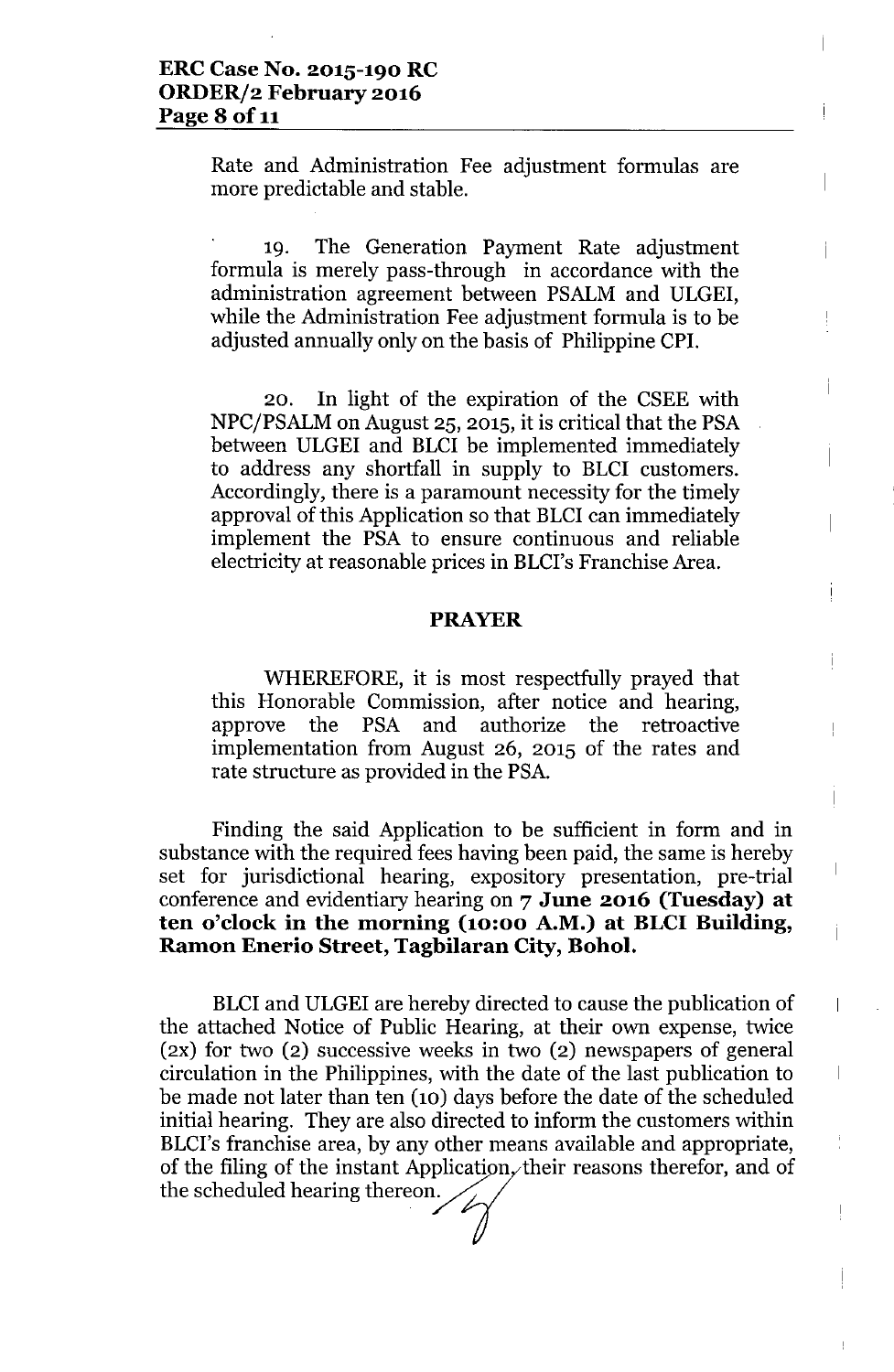Let copies of the Application, this Order and the attached Notice of Public Hearing be furnished the Office of the Solicitor General (OSG), the Commission on Audit (COA), and the Committees on Energy of both Houses of Congress. They are hereby requested, if they so desire, to send their duly authorized representatives at the scheduled hearing.

 $\overline{\phantom{a}}$ 

 $\overline{1}$ 

 $\begin{array}{c} \hline \end{array}$ 

 $\mathbf{I}$ 

 $\begin{array}{c} \hline \end{array}$ 

 $\overline{\phantom{a}}$ 

 $\overline{\phantom{a}}$ 

 $\overline{1}$ 

Ţ

 $\begin{array}{c} \hline \end{array}$ 

 $\overline{\phantom{a}}$ 

Ť

 $\overline{1}$ 

 $\mathbf I$ 

 $\mathbf{I}$ 

 $\overline{\phantom{a}}$ 

 $\overline{a}$ 

í.

 $\overline{a}$ 

 $\overline{\phantom{a}}$ 

 $\mathsf I$ 

Likewise, let copies of this Order and the attached Notice of Public Hearing be furnished the Office of the Governor of the Province of Bohol and the Offices of the Mayors of the City and Municipalities within BLCI's franchise area for the appropriate posting thereof on their respective bulletin boards.

BLCI and ULGEI are hereby directed to furnish all those making requests therefor with copies of the Application and its attachments, subject to reimbursement of reasonable photocopying costs.

On the date of the initial hearing, BLCI and ULGEI must submit to the Commission their written Compliance with the jurisdictional requirements attaching therewith, methodically arranged and duly marked, the evidence on the actual posting and publication of the Notice of Public Hearing consisting of certifications issued to that effect, signed by the aforementioned Governor and Mayors or their duly authorized representatives, bearing the seals of their offices, and the affidavits of the Editors or Business Managers of the newspapers where the said Notice of Public Hearing were published together with the complete issues of the said newspapers, and such other proofs of compliance with the requirements of the Commission.

BLCI and ULGEI and all interested parties are directed to submit, at least five (5) days before the date of initial hearing and pretrial conference, their respective Pre-trial Briefs containing, among others:

- a) A summary of admitted facts and proposed stipulation of facts;
- b) The issues to be tried or resolved;
- c) The documents or exhibits to be presented, stating the purposes and proposed markings therefore; and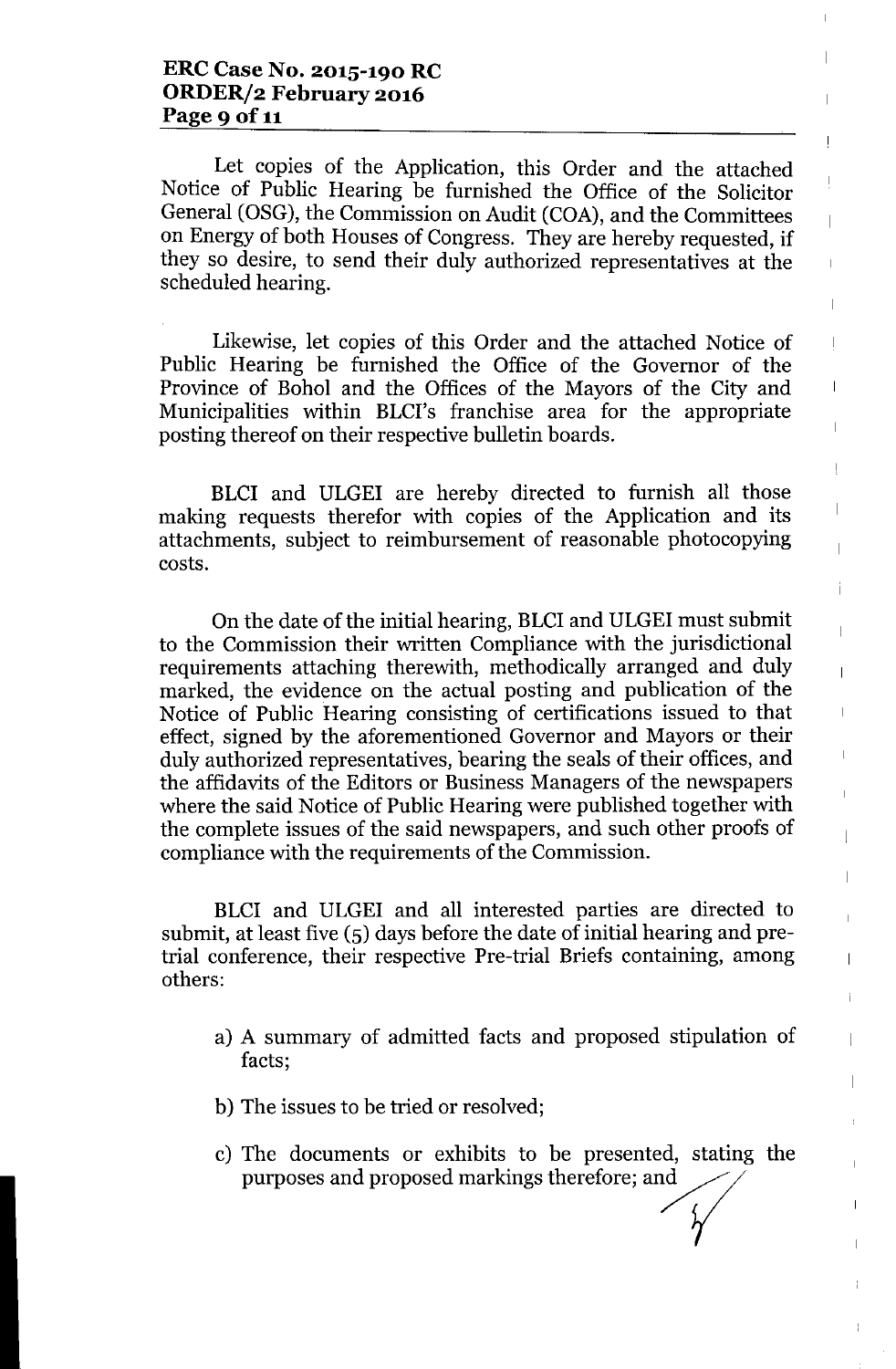d) The number and names of the witnesses, with their written testimonies in an individual affidavit form, to be attached to the Pre-trial Brief.

Failure of BLCI and ULGEI to submit the required Pre-trial Brief and Judicial Affidavits of their witnesses within the prescribed period shall be a ground for cancellation of the scheduled hearing, and the resetting of which shall be six (6) months from said date of cancellation.

As part of the pre-trial conference, BLCI and ULGEI must also be prepared to make an expository presentation of their Application, aided by whatever communication medium that they may deem appropriate for the purpose, in order to put in plain words and explain, for the benefit of the customers and other concerned parties, what the Application is all about and the reasons and justifications being cited in support thereof.

#### SO ORDERED.

Pasig City, 2 February 2016.

FOR AND BY AUTHORITY OF THE COMMISSION:

 $\longrightarrow$ JOSE VICENTE B. SALAZAI *Chairmany*

IS/apv/Ord.2016-190RC/BLCI and ULGEI/initial order